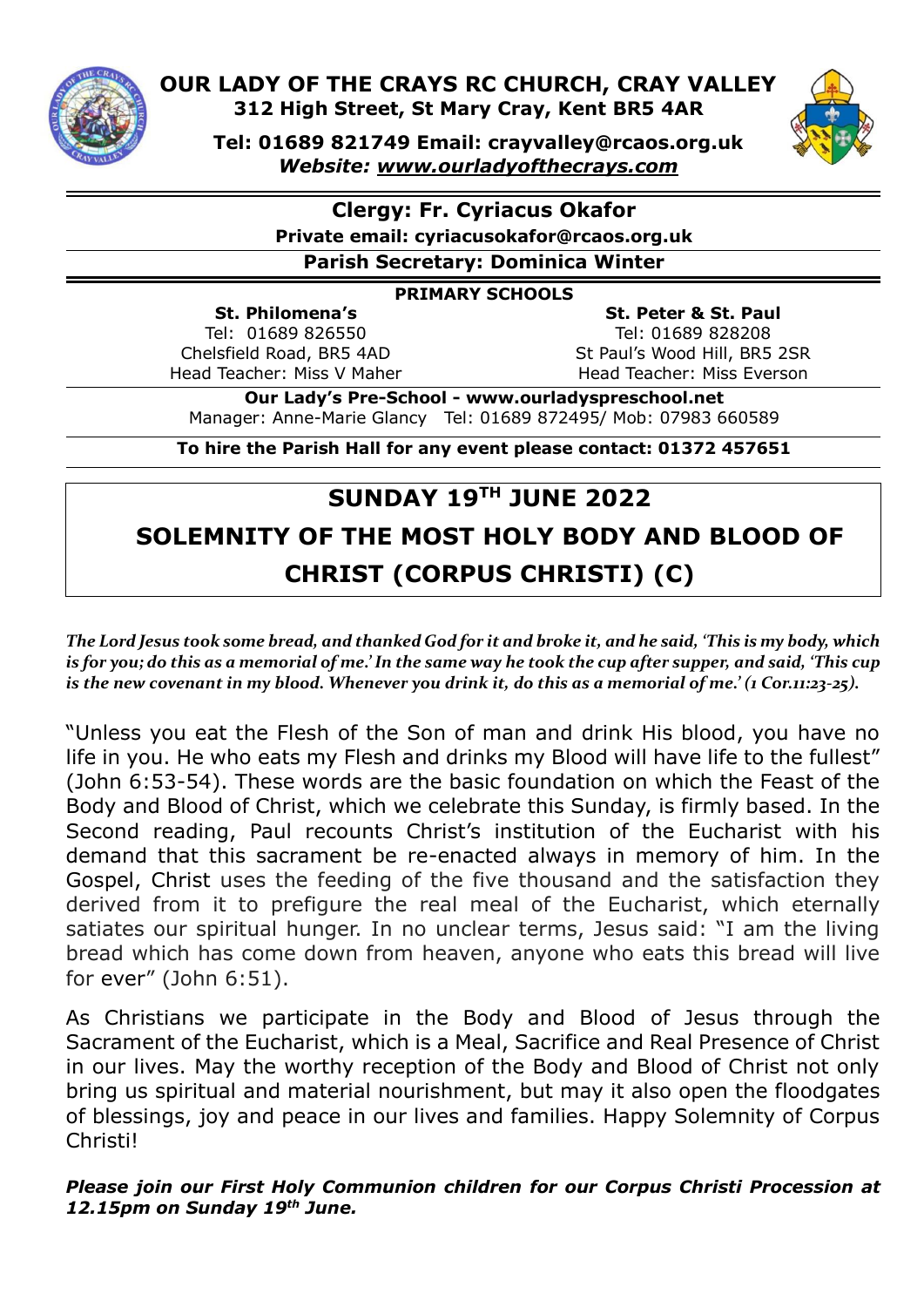# **Confiteor (I Confess)**

**I confess to almighty God and to you, my brothers and sisters, that I have greatly sinned, in my thoughts and in my words, in what I have done and in what I have failed to do, through my fault, through my fault, through my most grievous fault; therefore, I ask blessed Mary ever-Virgin, all the Angels and Saints, and you, my brothers and sisters, to pray for me to the Lord our God.**

## **Kyrie, eleison.**

Lord, have mercy **Lord, have mercy.** Kyrie, eleison **Kyrie, elesion.** Christ, have mercy **Christ, have mercy.** Christe, eleison **Christe, eleison.** Lord, have mercy **Lord, have mercy.** Kyrie, eleison **Kyrie, eleison.** 

# **The Gloria**

**Glory to God in the highest, and on earth peace to people of good will. We praise you, we bless you, we adore you, we glorify you, we give you thanks for your great glory.**

**Lord God, heavenly King, O God, almighty Father. Lord Jesus Christ, Only Begotten Son, Lord God, Lamb of God, Son of the Father,**

**You take away the sins of the world, have mercy on us; you take away the sins of the world, receive our prayer; you are seated at the right hand of the Father, have mercy on us.**

**For you alone are the Holy One, you alone are the Lord, you alone are the Most High, Jesus Christ, with the Holy Spirit, in the glory of God the Father. Amen**

# **LITURGY OF THE WORD**

# **First reading: A reading from the Book of Genesis 14:18-20**

Melchizedek, king of Salem, brought bread and wine; he was a priest of God Most High. He pronounced this blessing: 'Blessed be Abram by God Most High, creator of heaven and earth, and blessed be God Most High for handing over your enemies to you.'



**The Word of the Lord.** *Thanks be to God.*

# **Responsorial Psalm**: **Psalm 109:1-4**

# **Response:** *You are a priest for ever, a priest like Melchizedek of old.*

The Lord's revelation to my Master: 'Sit on my right: your foes I will put beneath your feet.' **R**

The Lord will wield from Zion your sceptre of power: rule in the midst of all your foes. **R**

A prince from the day of your birth on the holy mountains; from the womb before the dawn I begot you. **R**

The Lord has sworn an oath he will not change. 'You are a priest for ever, a priest like Melchizedek of old.' **R**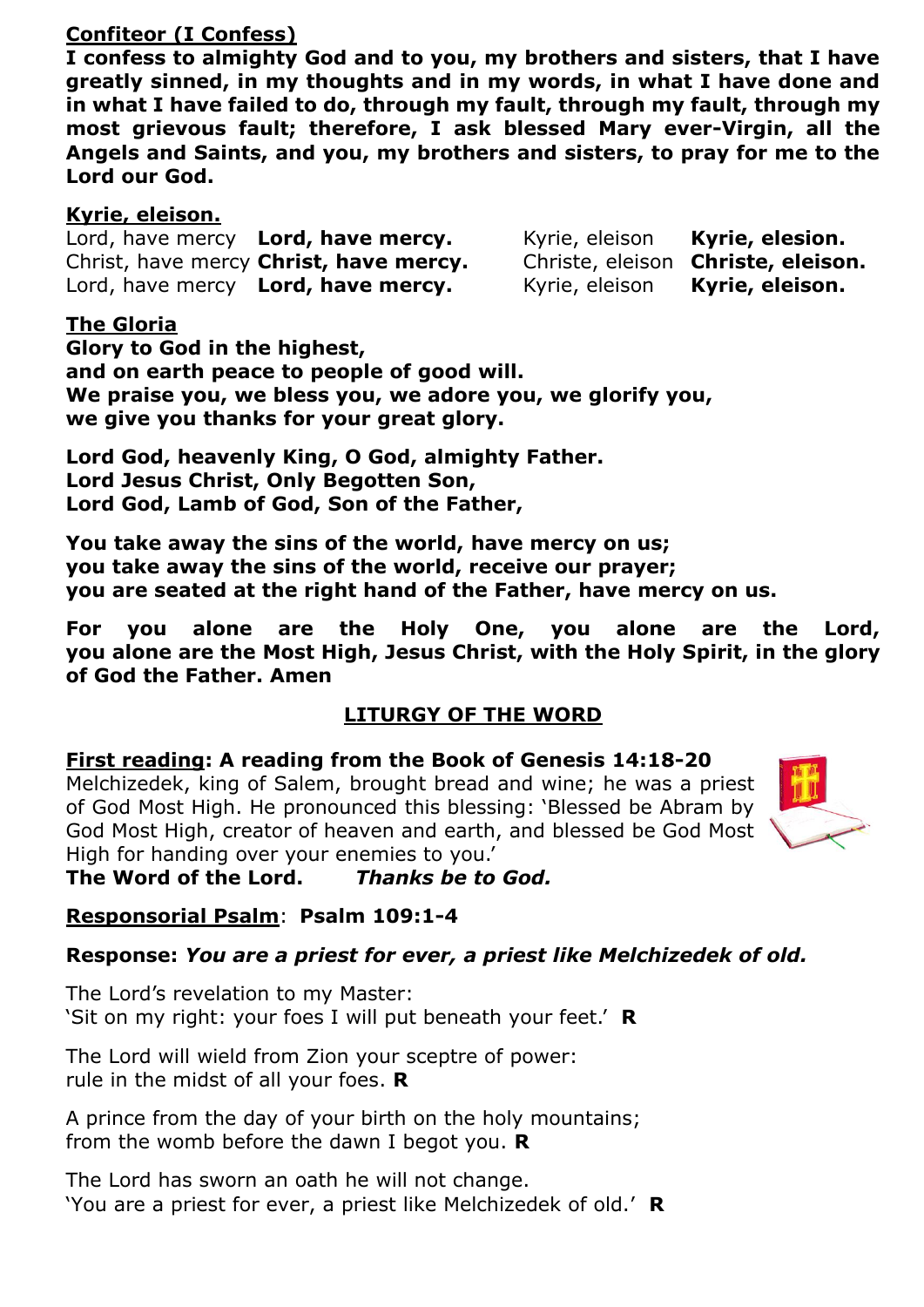### **Second reading: A Reading from the First Letter of St. Paul to the Corinthians 11:23-26**

This is what I received from the Lord, and in turn passed on to you: that on the same night that he was betrayed, the Lord Jesus took some bread, and thanked God for it and broke it, and he said, 'This is my body, which is for you; do this as a memorial of me.' In the same way he took the cup after supper, and said, 'This cup is the new covenant in my blood. Whenever you drink it, do this as a memorial of me.' Until the Lord comes, therefore, every time you eat this bread and drink this cup, you are proclaiming his death.

#### **The Word of the Lord.** *Thanks be to God.*

#### **Sequence**

Sing forth, O Zion, sweetly sing The praises of thy Shepherd-King, In hymns and canticles divine; Dare all thou canst, thou hast no song Worthy his praises to prolong, So far surpassing powers like thine

Today no theme of common praise Forms the sweet burden of thy lays The living, life-dispensing food That food which at the sacred board Unto the brethren twelve our Lord His parting legacy bestowed.

Then be the anthem clear and strong, Thy fullest note, thy sweetest song, The very music of the breast: For now shines forth the day sublime That brings remembrance of the time When Jesus first his table blessed

Within our new King's banquet-hall They meet to keep the festival That closed the ancient paschal rite: The old is by the new replaced; The substance hath the shadow chased; And rising day dispels the night.

Christ willed what he himself had done Should be renewed while time should run, In memory of his parting hour: Thus, tutored in his school divine, We consecrate the bread and wine; And lo – a Host of saving power.

This faith to Christian men is given Bread is made flesh by words from heaven:

Into his blood the wine is turned: What though it baffles nature's powers Of sense and sight? This faith of ours Proves more than nature e'er discerned

Concealed beneath the two-fold sign, Meet symbols of the gifts divine, There lie the mysteries adored: The living body is our food; Our drink the ever-precious blood; In each, one undivided Lord.

Not he that eateth it divides The sacred food, which whole abides Unbroken still, nor knows decay; Be one, or be a thousand fed, They eat alike that living bread Which, still received, ne'er wastes away.

The good, the guilty share therein, With sure increase of grace or sin, The ghostly life, or ghostly death: Death to the guilty; to the good Immortal life. See how one food Man's joy or woe accomplisheth

We break the Sacrament, but bold and firm thy faith shall keep its hold, Deem not the whole doth more enfold. Than in the fractured part resides. Deem not that Christ doth broken lie, 'Tis but the sign that meets the eye, The hidden deep reality In all its fullness still abides.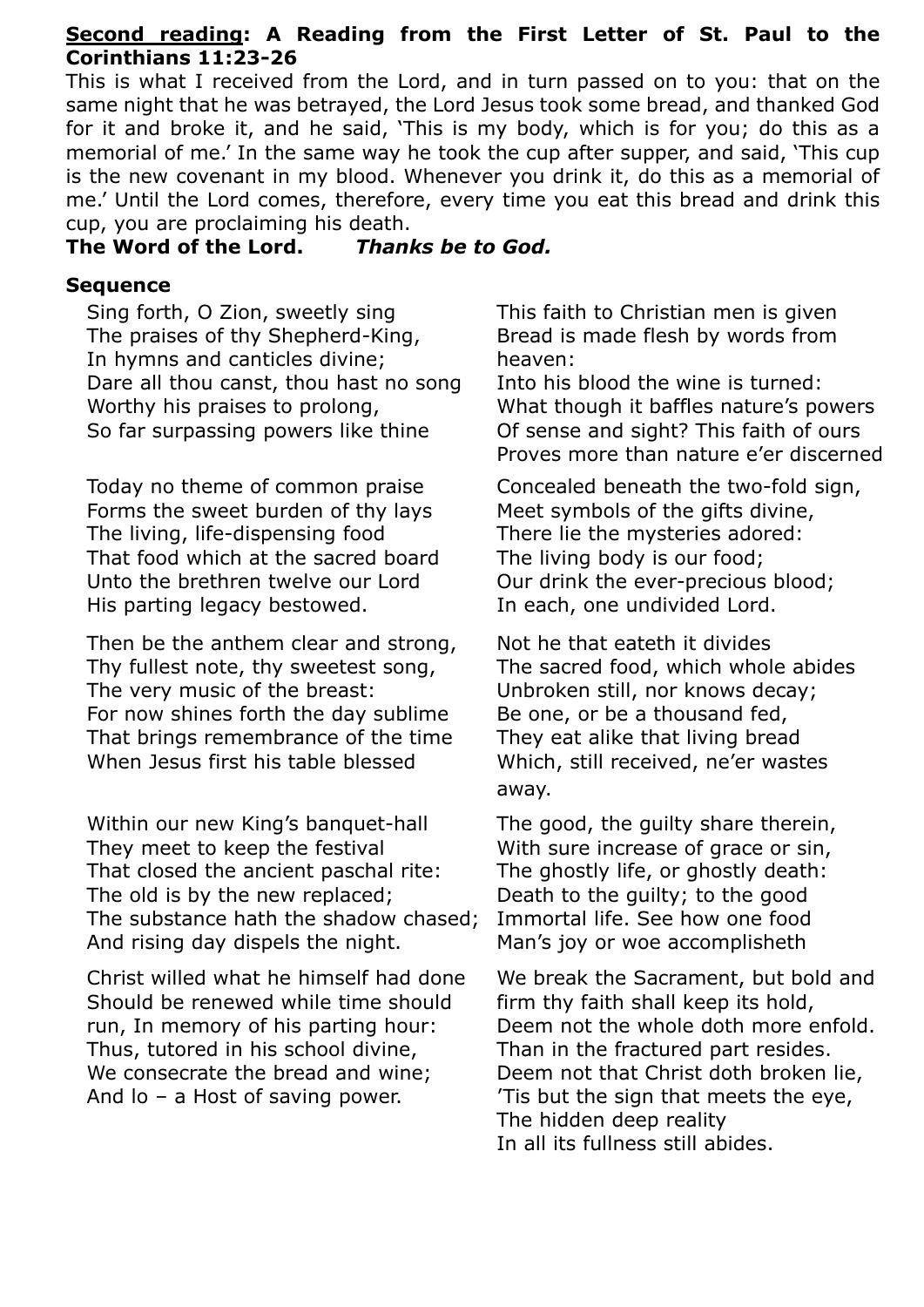# **Gospel Acclamation**

#### **Alleluia, alleluia!**

#### *I am the living bread which has come down from heaven, says the Lord. Anyone who eats this bread will live for ever.* **Alleluia!**

# **THE GOSPEL: A reading from the Gospel according to Luke 9:11-17**

Jesus made the crowds welcome and talked to them about the kingdom of God; and he cured those who were in need of healing.

It was late afternoon when the Twelve came to him and said, 'Send the people away, and they can go to the villages and farms round about to find lodging and food; for we are in a lonely place here.' He replied, 'Give them something to eat yourselves.' But they said, 'We have no more than five loaves and two fish, unless we are to go ourselves and buy food for all these people.' For there were about five thousand men. But he said to his disciples, 'Get them to sit down in parties of about fifty.' They did so and made them all sit down. Then he took the five loaves and the two fish, raised his eyes to heaven, and said the blessing over them; then he broke them and handed them to his disciples to distribute among the crowd. They all ate as much as they wanted, and when the scraps remaining were collected they filled twelve baskets.

**The Gospel of the Lord.** *Praise to you, Lord Jesus Christ.*

#### **The Nicene Creed**

**I believe in one God, the Father almighty, maker of heaven and earth, of all things visible and invisible. I believe in one Lord Jesus Christ, the Only Begotten Son of God, born of the Father before all ages. God from God, Light from Light, true God from true God, begotten, not made, consubstantial with the Father; through him all things were made. For us men and for our salvation he came down from heaven, and by the Holy Spirit** (*all bow*) **was incarnate of the Virgin Mary, and became man. For our sake he was crucified under Pontius Pilate, he suffered death and was buried, and rose again on the third day in accordance with the Scriptures. He ascended into heaven and is seated at the right hand of the Father. He will come again in glory to judge the living and the dead and his kingdom will have no end.** 

**I believe in the Holy Spirit, the Lord, the giver of life, who proceeds from the Father and the Son, who with the Father and the Son is adored and glorified, who has spoken through the prophets. I believe in one, holy, catholic, and apostolic Church. I confess one baptism for the forgiveness of sins and I look forward to the resurrection of the dead and the life of the world to come. Amen.**

### **THE LITURGY OF THE EUCHARIST**

Pray brothers and sisters, that my sacrifice and yours may be acceptable to God, the Almighty Father.

**May the Lord accept the sacrifice at your hands for the praise and glory of his name, for our good and the good of all his holy Church.**

**SANCTUS**  *English Latin* **Holy, Holy, Holy Lord of God of hosts. S***anctus, Sanctus, Sanctus Dóminus Deus Sábaoth* **Heaven and earth are full of your glory.** *Pleni sunt caeli et terra glória tua.*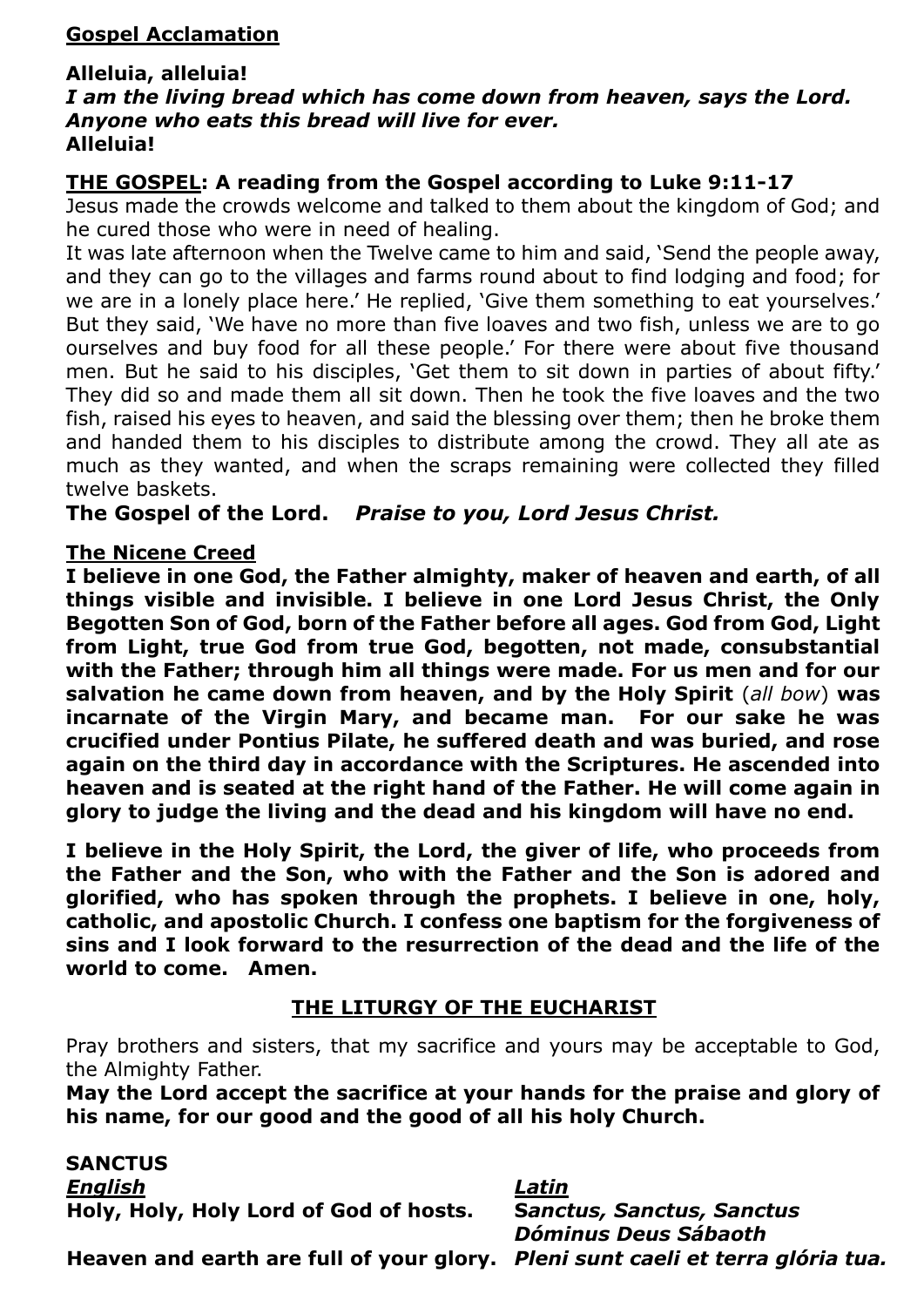**Hosanna in the highest.** *Hosána in excélsis.* Blessed is he who comes in the name of *Benedíctus qui venit in nómine* **the Lord.** *Dómini.* **Hosanna in the highest.** *Hosána in excélsis.*

We shall pray **Preface of the Most Holy Body and Blood of Christ** and say **Eucharistic Prayer III**

#### **The Mystery of Faith**

**When we eat this Bread and drink this Cup, we proclaim your Death, O Lord, until you come again.**

#### *English Latin*

| -------                                                                 | -----                                                    |
|-------------------------------------------------------------------------|----------------------------------------------------------|
| Lamb of God, who takes away the<br>sins of the world, have mercy on us. | Agnus Dei, qui tolis peccata<br>mundi, miserere nobis.   |
| Lamb of God, who takes away the<br>sins of the world, have mercy on us. | Agnus Dei, qui tolis peccata<br>mundi, miserere nobis.   |
| Lamb of God, who takes away the<br>sins of the world, grant us peace.   | Agnus Dei, qui tolis peccata<br>mundi, dona nobis pacem. |
| <b>O Sacrament most Holy,</b>                                           |                                                          |
| <b>O Sacrament Divine,</b>                                              |                                                          |
| All praise and all thanksgiving,                                        |                                                          |
| be every moment thine $(x 3)$                                           |                                                          |

**Hail Holy Queen: Hail, Holy Queen, Mother of Mercy. Hail our life, our sweetness and our hope! To thee do we cry, poor banished children of Eve; to thee do we send up our sighs, mourning and weeping in this vale of tears. Turn then, O most gracious Advocate, thine eyes of mercy towards us and after this our exile, show unto us the blessed fruit of thy womb, Jesus; O clement, O loving, O sweet Virgin Mary**.

**Priest: Pray for us, O Holy Mother of God; People: That we may be made worthy of the promises of Christ. Priest:** Let us pray:

**O God, whose only-begotten Son, by his life, death and resurrection has purchased for us the rewards of eternal life; grant, we beseech you, that meditating on these mysteries of the most Holy Rosary of the Blessed Virgin Mary, we may both imitate what they contain and obtain what they promise, through the same Christ our Lord. Amen.** 

# **PARISH INFORMATION AND FAITH NEWS**

**Happy Father's Day:** We remember all the Fathers in our Parish and commend them to the special blessings of God as we celebrate them today.

**Second Collection:** There will be a second collection this weekend in aid of the "Day for Life". This is the Day in the Church's Life dedicated to celebrating the Sacredness of Life. The proceeds from this collection provide core funding for the Anscombe Bioethics Centre and to assist other life related activities supported by the church.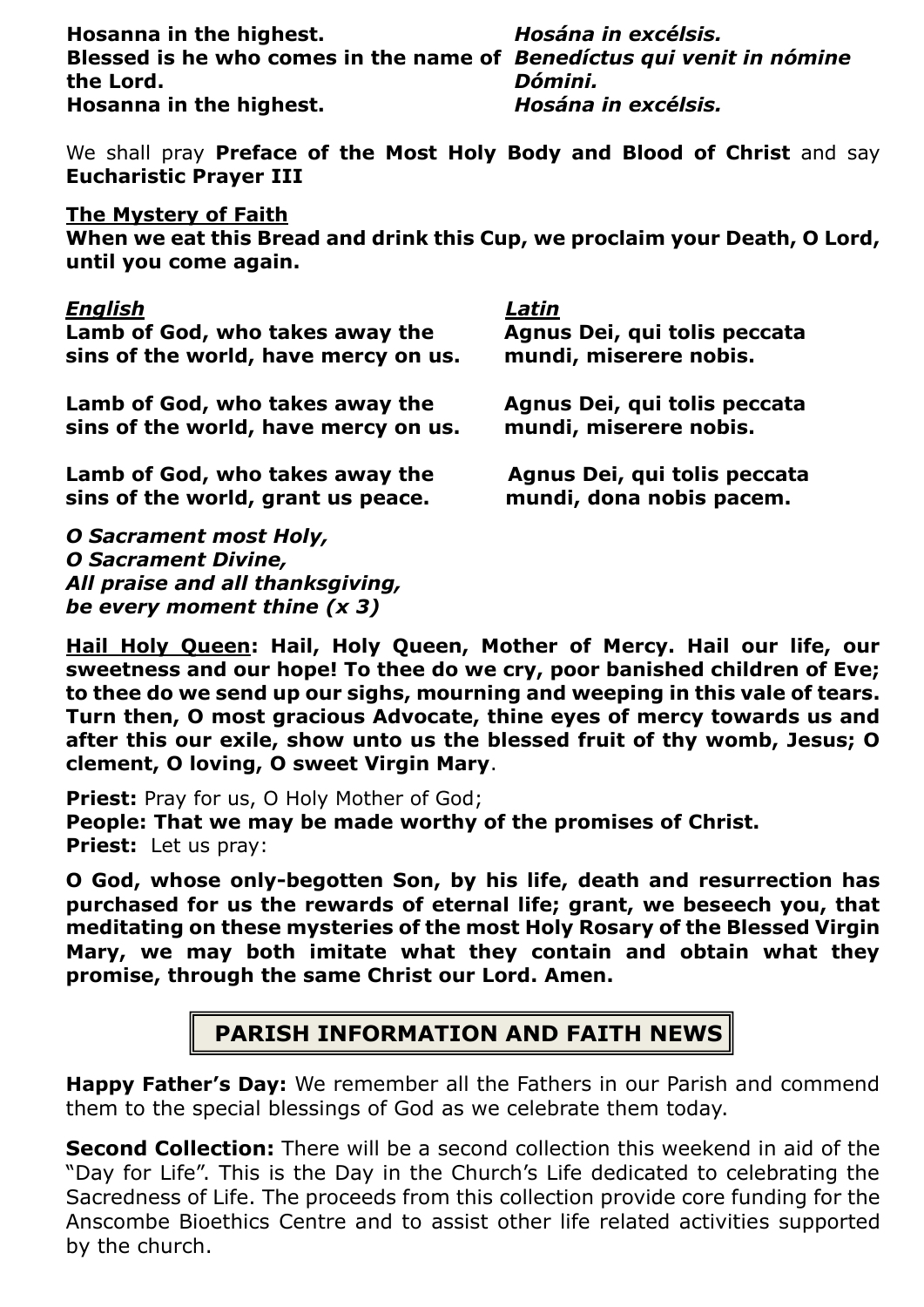**Monday Mass:** Please note that there will be NO MASS this Monday (20<sup>th</sup> June).

**June Birthdays:** On the weekend of 25<sup>th</sup>/26<sup>th</sup> of June, we will celebrate all our parishioners who were born in the month of June. If you have a June birthday and your name is not already on the list in the porch, please add it on.

**Table Sale:** On the weekend of 23<sup>rd</sup>/24<sup>th</sup> of July, the Outreach Group will be holding a table sale. The group are now collecting donations of new/good quality items such as toys, toiletries, clothes, gifts and books. These can be left in the box in the porch. Thank you in advance for your generosity.

**Prison Advice and Care Trust:** If you are interested in learning more about PACT, please speak to Jennifer Smith after the 11am Sunday Mass.

**Diocesan Lourdes Pilgrimage:** The Southwark Diocesan Pilgrimage to Lourdes will take place between the  $19<sup>th</sup>$  and 26<sup>th</sup> of August. We are sad that, like most Lourdes pilgrimages this year, we have not been able to include pilgrims who need medical support. At the same time, we are delighted to be returning to Lourdes after two years of absence. Details are available at [www.tangney](http://www.tangney-tours.com/pilgrimages/lourdes/catholic-association)[tours.com/pilgrimages/lourdes/catholic-association.](http://www.tangney-tours.com/pilgrimages/lourdes/catholic-association) Southwark contacts: Canon Ed Perera [\(edwardperera@rcaos.org.uk\)](mailto:edwardperera@rcaos.org.uk) and Bishop Paul Hendricks [\(paulhendricks@rcaos.org.uk\)](mailto:paulhendricks@rcaos.org.uk).

**Children's Sheets:** To help engage our younger parishioners with the liturgy, we have provided weekly sheets for them, which are available in the porch. The 'Ichthus' sheet is for children who have received their First Holy Communion and the 'Look' sheet is for younger children. Please make use of this resource.

**Westminster Job Vacancy:** The Society of Friends of Westminster Cathedral is seeking a part-time Co-ordinator to assume responsibility for the day-to-day running of the charity. If you have strong interpersonal and organisational skills, coupled with the ability to work on your own initiative to implement the plans and actions determined by the charity's governing Council and its subcommittees, this role may be of interest. You will be a good communicator, able to sustain engagement with our members through personal contact, written and digital channels. In addition to being able to plan and execute a range of fundraising events, you will have a keen eye for detail, enabling you to deliver the exacting level of administrative support needed for a successful membership organisation. Full details at <https://westminstercathedral.org.uk/the-friends-seek-an-organising-secretary/>

**Bromley Food Bank:** If you would like to contribute to the Bromley Food Bank, you can leave bagged donations in the Church foyer. A list of current requirements is shown on their website [www.bromleyborough.foodbank.org.uk](http://www.bromleyborough.foodbank.org.uk/) **Readings For The Week Ahead:**

|          | 1 <sup>st</sup> Reading         | Psalm                        | Gospel            |
|----------|---------------------------------|------------------------------|-------------------|
| 20/06/22 | 2 Kings 17:5-8,13-15,18         | Ps 59:3-5,12-13              | Matthew 7:1-5     |
| 21/06/22 | 2 Kings 19:9-11,14-<br>21,31-36 | Ps 47:2-4,10-11              | Matthew 7:6,12-14 |
| 22/06/22 | 2 Maccabees 6:18,21,24-<br>31   | Ps 30:2,6,12-13,15-<br>17,25 | Matthew 7:21-29   |
| 23/06/22 | 2 Kings 24:8-17                 | Ps 78:1-5,8-9                | Matthew 7:21-29   |
| 24/06/22 | Ezekiel 34:11-16                | <b>Ps 22</b>                 | Romans 5:5-11     |
| 25/06/22 | Isaiah 49:1-6                   | Ps 138:1-3,13-15             | Acts 13:22-26     |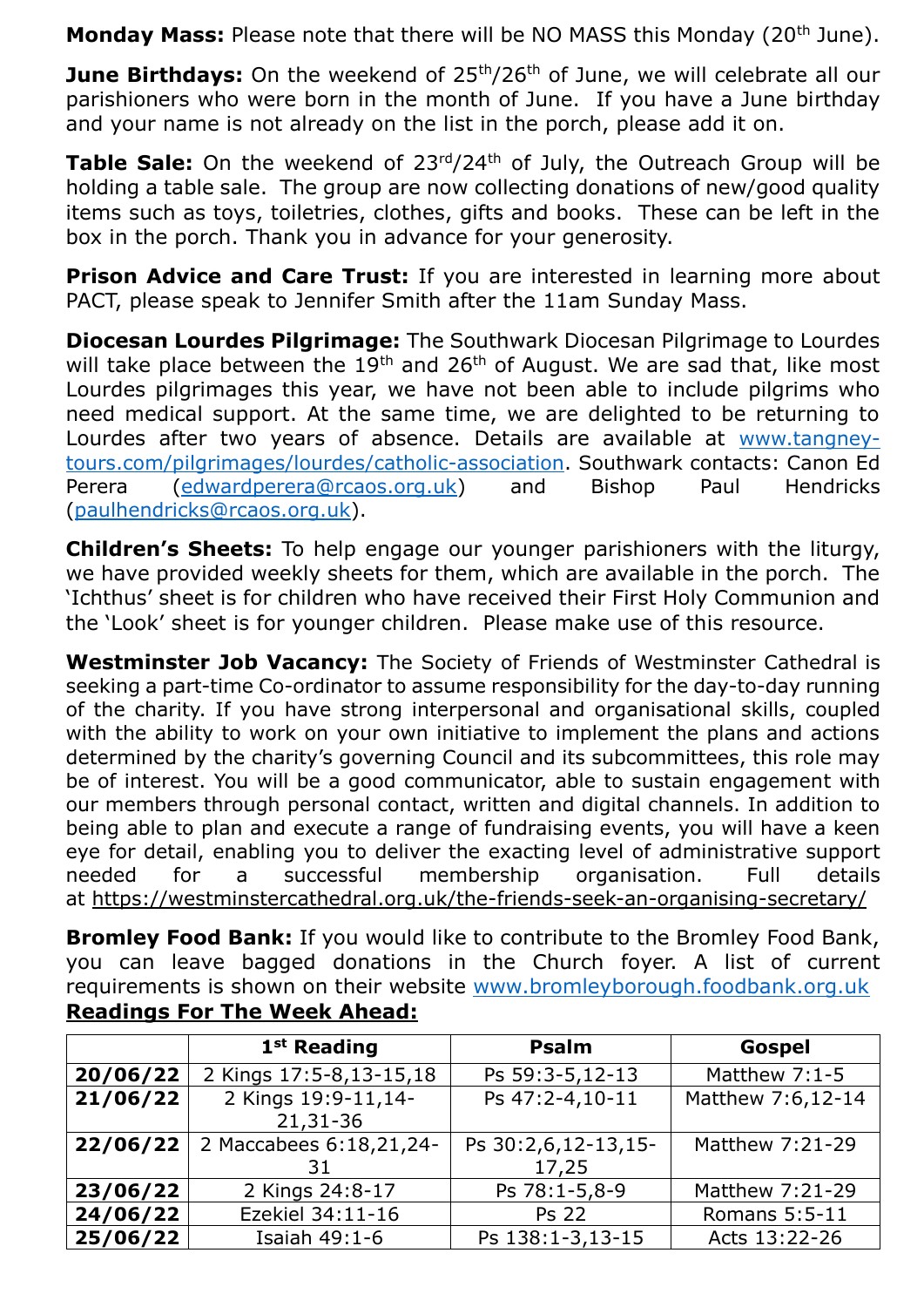| <b>CHURCH MINISTRIES</b> |                        |                        |  |  |
|--------------------------|------------------------|------------------------|--|--|
|                          | 18th & 19th June       | 25th & 26th June       |  |  |
| <b>READERS 6PM</b>       | Chima                  | A Dsouza               |  |  |
|                          | L Winter               | <b>V</b> Martis        |  |  |
| <b>READERS 9AM</b>       | A Garber               | M Francis              |  |  |
|                          | F Garber               | J Garber               |  |  |
| <b>READERS 11AM</b>      | A Garber               | P Ajayi                |  |  |
|                          | F Garber               | M McEveney             |  |  |
| <b>EUCHARISTIC</b>       | D Winter               | E North                |  |  |
| <b>MINISTERS 6PM</b>     |                        |                        |  |  |
| <b>EUCHARISTIC</b>       | T Wickenden            | I Floyd                |  |  |
| <b>MINISTERS 9AM</b>     |                        |                        |  |  |
| <b>EUCHARISTIC</b>       | N Adewale, N Esong,    | F Adewale, R Anseline, |  |  |
| <b>MINISTERS 11AM</b>    | G Greenspan            | M McEveney             |  |  |
| <b>CLEANING</b>          | Team 3 - Tom Fernandes | Team 4 - Chris Meaney  |  |  |

### **REQUEST FOR PRAYER FOR THE SICK AND THE HOUSEBOUND**

Please continue to pray for: Alison Hannah, Eleanor Smith, Monica Gallagher, P. J. Connor, Janet Sinclair, Marya Misajat, Sheila Santos, Denis O'Donoghue, Paddy (Patrick) Quinlan, Jeanette Miller-Spice, Mary Hayes, Helen Efemini, Sister Maureen Fay, Daisy Hone and all the Sick Clergy of the Diocese and the housebound of the Parish.



#### **BOOK OF REMEMBRANCE – NAMES FOR JUNE**

We remember in our prayers: John Wait, Margaret Plowman, Brigid Colond, Jeanette O'Connor, Julius Okoye, Raymond Parry, Terrence Jarrold, Rolundo Manangan, John Butamanyan, Assunta Freeman, Sheila Edith Lewis, Maureen Gahan, Jim Delaney, Barbara Lynch, Alice Wright,

Margaret McCulla, Mary Ashton, Margaret Jackson, Mary Dunleavy, Kathleen Fitzsimons, Dominic Egbukwu, Anne Marie Kearney, Mary-Theresa Lynch, Alice Darla, Gladys Okoye, Susanne Mubi, Paolo Fanucci, Olive Bagust, Gladys Wells, George O'Brien, Angela Spiteri, Thomas Elliott, Bernard Cobley, Gabriel Bello, Joyce Lee, Mary Southgate, Moses Shofowuru, Ann Joyce Lee, Mary O'Donnell, Louisa Lobo and John Cafferkey.



Please take this newsletter home and recycle it after you have finished with it. Do not leave it in the hymn book or on the pew.